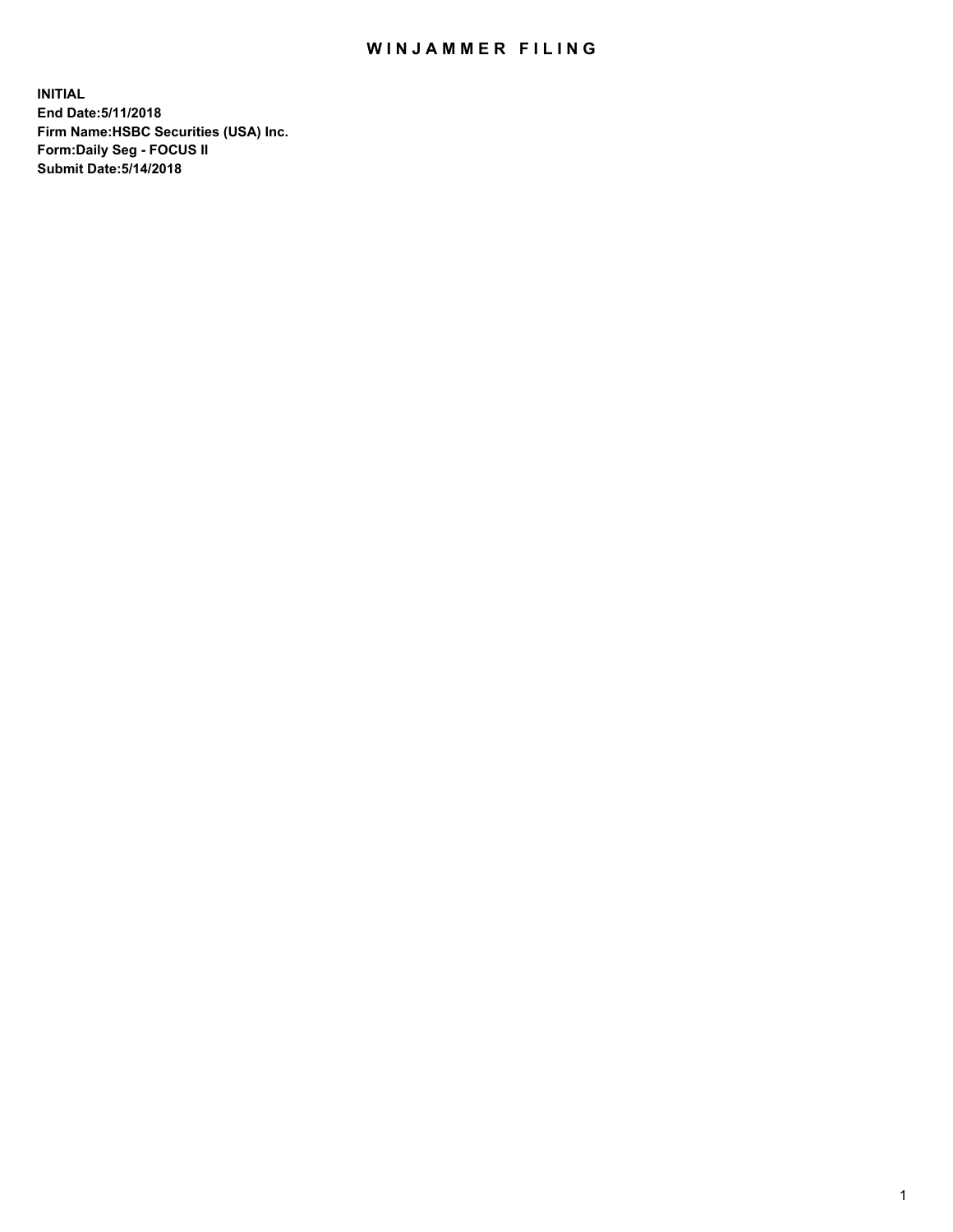## **INITIAL End Date:5/11/2018 Firm Name:HSBC Securities (USA) Inc. Form:Daily Seg - FOCUS II Submit Date:5/14/2018 Daily Segregation - Cover Page**

| Name of Company<br><b>Contact Name</b><br><b>Contact Phone Number</b><br><b>Contact Email Address</b>                                                                                                                                                                                                                         | <b>HSBC Securities (USA) Inc.</b><br><b>Michael Vacca</b><br>212-525-7951<br>michael.vacca@us.hsbc.com |
|-------------------------------------------------------------------------------------------------------------------------------------------------------------------------------------------------------------------------------------------------------------------------------------------------------------------------------|--------------------------------------------------------------------------------------------------------|
| FCM's Customer Segregated Funds Residual Interest Target (choose one):<br>a. Minimum dollar amount: ; or<br>b. Minimum percentage of customer segregated funds required:%; or<br>c. Dollar amount range between: and; or<br>d. Percentage range of customer segregated funds required between:% and%.                         | 147,000,000<br><u>0</u><br>0 <sub>0</sub><br>0 <sub>0</sub>                                            |
| FCM's Customer Secured Amount Funds Residual Interest Target (choose one):<br>a. Minimum dollar amount: ; or<br>b. Minimum percentage of customer secured funds required:%; or<br>c. Dollar amount range between: and; or<br>d. Percentage range of customer secured funds required between: % and %.                         | 25,000,000<br><u>0</u><br><u>00</u><br>0 <sub>0</sub>                                                  |
| FCM's Cleared Swaps Customer Collateral Residual Interest Target (choose one):<br>a. Minimum dollar amount: ; or<br>b. Minimum percentage of cleared swaps customer collateral required:%; or<br>c. Dollar amount range between: and; or<br>d. Percentage range of cleared swaps customer collateral required between:% and%. | 95,000,000<br><u>0</u><br>00<br><u>0 0</u>                                                             |

Attach supporting documents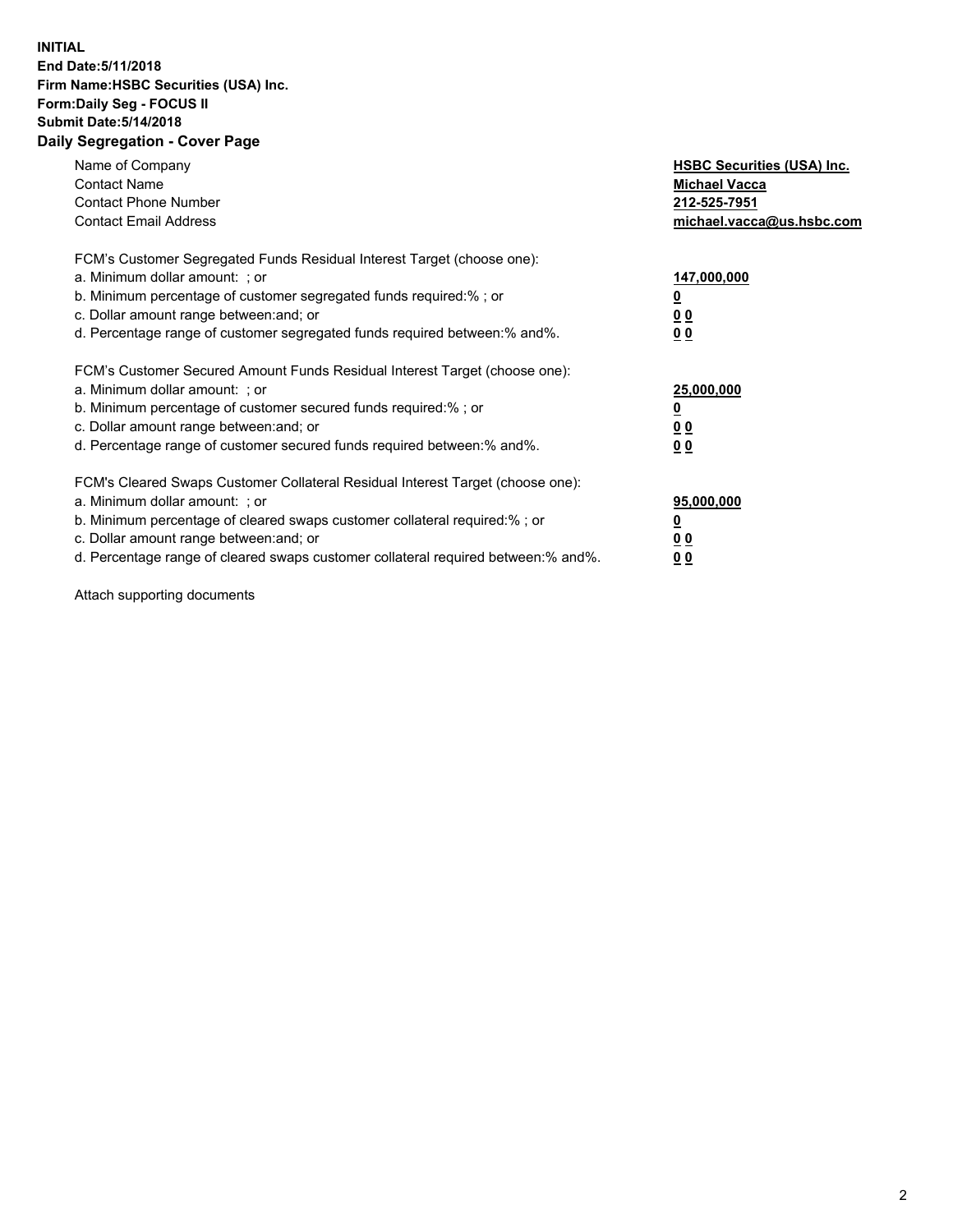**INITIAL End Date:5/11/2018 Firm Name:HSBC Securities (USA) Inc. Form:Daily Seg - FOCUS II Submit Date:5/14/2018 Daily Segregation - Secured Amounts**

Foreign Futures and Foreign Options Secured Amounts Amount required to be set aside pursuant to law, rule or regulation of a foreign government or a rule of a self-regulatory organization authorized thereunder **0** [7305] 1. Net ledger balance - Foreign Futures and Foreign Option Trading - All Customers A. Cash **107,108,161** [7315] B. Securities (at market) **91,024,305** [7317] 2. Net unrealized profit (loss) in open futures contracts traded on a foreign board of trade **-33,629,969** [7325] 3. Exchange traded options a. Market value of open option contracts purchased on a foreign board of trade **0** [7335] b. Market value of open contracts granted (sold) on a foreign board of trade **0** [7337] 4. Net equity (deficit) (add lines 1. 2. and 3.) **164,502,497** [7345] 5. Account liquidating to a deficit and account with a debit balances - gross amount **4,614,339** [7351] Less: amount offset by customer owned securities **-4,608,889** [7352] **5,450** [7354] 6. Amount required to be set aside as the secured amount - Net Liquidating Equity Method (add lines 4 and 5) **164,507,947** [7355] 7. Greater of amount required to be set aside pursuant to foreign jurisdiction (above) or line 6. **164,507,947** [7360] FUNDS DEPOSITED IN SEPARATE REGULATION 30.7 ACCOUNTS 1. Cash in banks A. Banks located in the United States **76,515,505** [7500] B. Other banks qualified under Regulation 30.7 **0** [7520] **76,515,505** [7530] 2. Securities A. In safekeeping with banks located in the United States **44,651,098** [7540] B. In safekeeping with other banks qualified under Regulation 30.7 **0** [7560] **44,651,098** [7570] 3. Equities with registered futures commission merchants A. Cash **0** [7580] B. Securities **0** [7590] C. Unrealized gain (loss) on open futures contracts **0** [7600] D. Value of long option contracts **0** [7610] E. Value of short option contracts **0** [7615] **0** [7620] 4. Amounts held by clearing organizations of foreign boards of trade A. Cash **0** [7640] B. Securities **0** [7650] C. Amount due to (from) clearing organization - daily variation **0** [7660] D. Value of long option contracts **0** [7670] E. Value of short option contracts **0** [7675] **0** [7680] 5. Amounts held by members of foreign boards of trade A. Cash **71,210,772** [7700] B. Securities **46,373,208** [7710] C. Unrealized gain (loss) on open futures contracts **-33,629,969** [7720] D. Value of long option contracts **0** [7730] E. Value of short option contracts **0** [7735] **83,954,011** [7740] 6. Amounts with other depositories designated by a foreign board of trade **0** [7760] 7. Segregated funds on hand **0** [7765] 8. Total funds in separate section 30.7 accounts **205,120,614** [7770] 9. Excess (deficiency) Set Aside for Secured Amount (subtract line 7 Secured Statement Page 1 from Line 8) **40,612,667** [7380] 10. Management Target Amount for Excess funds in separate section 30.7 accounts **25,000,000** [7780] 11. Excess (deficiency) funds in separate 30.7 accounts over (under) Management Target **15,612,667** [7785]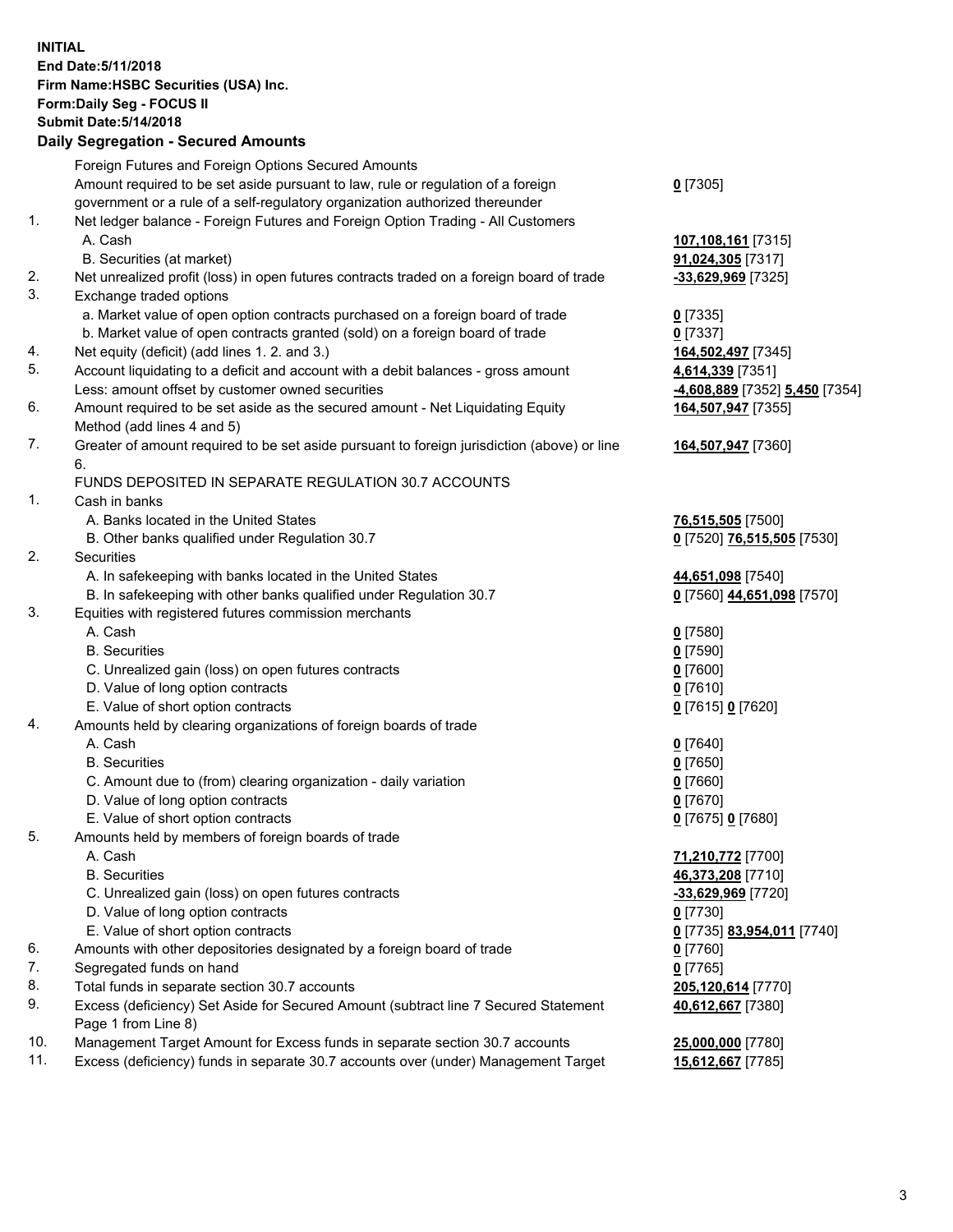**INITIAL End Date:5/11/2018 Firm Name:HSBC Securities (USA) Inc. Form:Daily Seg - FOCUS II Submit Date:5/14/2018 Daily Segregation - Segregation Statement** SEGREGATION REQUIREMENTS(Section 4d(2) of the CEAct) 1. Net ledger balance A. Cash **283,571,242** [7010] B. Securities (at market) **1,298,343,893** [7020] 2. Net unrealized profit (loss) in open futures contracts traded on a contract market **74,198,876** [7030] 3. Exchange traded options A. Add market value of open option contracts purchased on a contract market **261,383,209** [7032] B. Deduct market value of open option contracts granted (sold) on a contract market **-49,854,218** [7033] 4. Net equity (deficit) (add lines 1, 2 and 3) **1,867,643,002** [7040] 5. Accounts liquidating to a deficit and accounts with debit balances - gross amount **4,301,831** [7045] Less: amount offset by customer securities **-4,243,817** [7047] **58,014** [7050] 6. Amount required to be segregated (add lines 4 and 5) **1,867,701,016** [7060] FUNDS IN SEGREGATED ACCOUNTS 7. Deposited in segregated funds bank accounts A. Cash **26,527,453** [7070] B. Securities representing investments of customers' funds (at market) **0** [7080] C. Securities held for particular customers or option customers in lieu of cash (at market) **199,151,837** [7090] 8. Margins on deposit with derivatives clearing organizations of contract markets A. Cash **471,010,914** [7100] B. Securities representing investments of customers' funds (at market) **0** [7110] C. Securities held for particular customers or option customers in lieu of cash (at market) **1,051,249,976** [7120] 9. Net settlement from (to) derivatives clearing organizations of contract markets **10,130,494** [7130] 10. Exchange traded options A. Value of open long option contracts **261,383,209** [7132] B. Value of open short option contracts **-49,854,218** [7133] 11. Net equities with other FCMs A. Net liquidating equity **9,108,663** [7140] B. Securities representing investments of customers' funds (at market) **0** [7160] C. Securities held for particular customers or option customers in lieu of cash (at market) **0** [7170] 12. Segregated funds on hand **47,942,080** [7150] 13. Total amount in segregation (add lines 7 through 12) **2,026,650,408** [7180] 14. Excess (deficiency) funds in segregation (subtract line 6 from line 13) **158,949,392** [7190] 15. Management Target Amount for Excess funds in segregation **147,000,000** [7194]

16. Excess (deficiency) funds in segregation over (under) Management Target Amount Excess

**11,949,392** [7198]